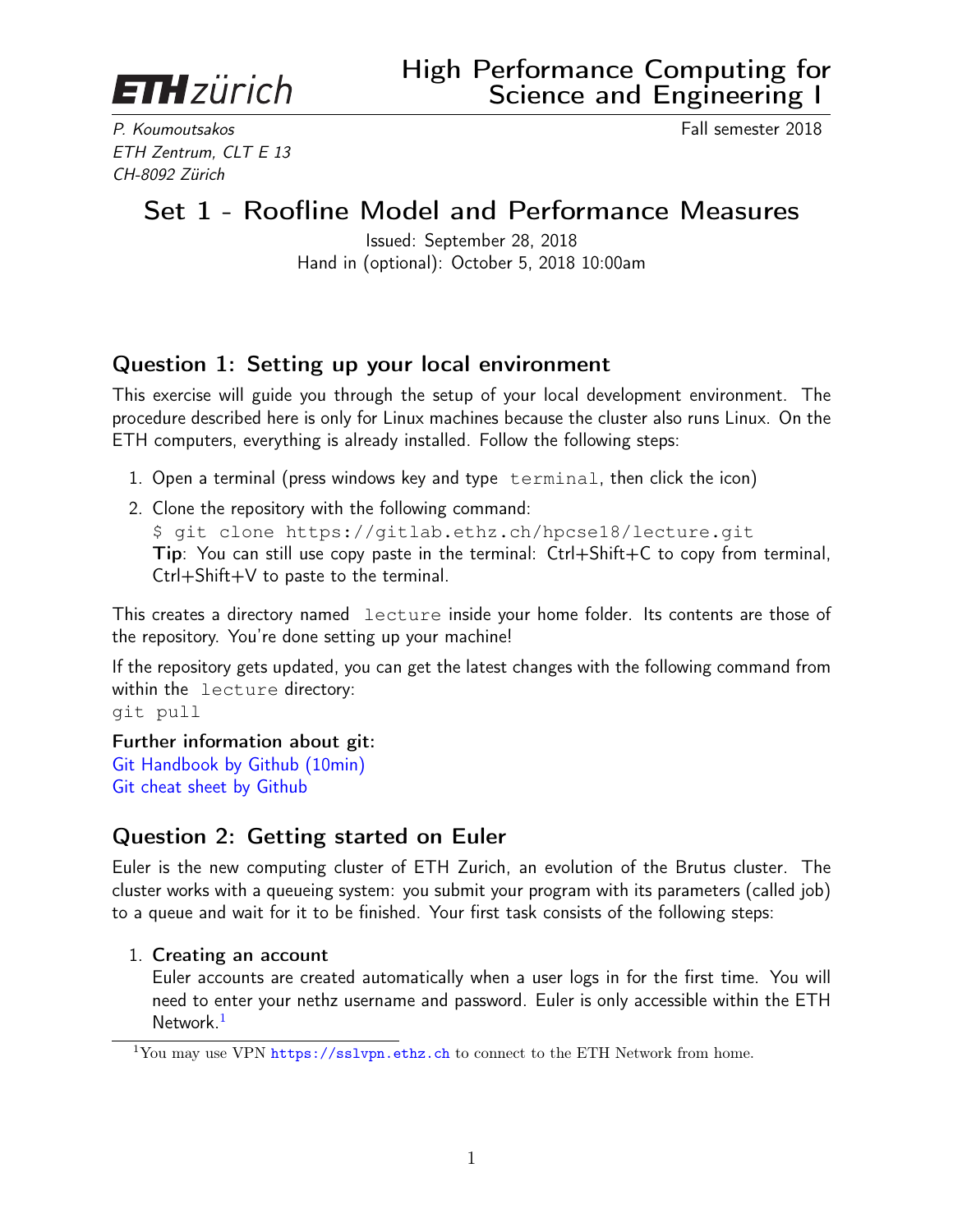#### 2. Login

Login from within the ETH network on Euler via ssh:

\$ ssh username@euler.ethz.ch

and insert your password when asked to.

Congratulations! You are now on a login node of the Euler cluster. In this environment you can write code, compile and run small tests. Keep in mind that there are other people working on the same nodes, so be mindful of how you use them!

#### 3. Modules

The Euler environment is organized in modules, which are conceptually software packages that can be loaded and unloaded as needed. The basic commands to use the module system are:

\$ module load <modulename>: this command sets the environment variables related to the specified module.

\$ module unload <modulename>: this commands unsets the environment variables related to <modulename>.

\$ module list: lists all the modules currently loaded.

\$ module avail: outputs a list of all the modules that can be loaded.

If, for example, we need to compile a program with the GNU compiler (gcc or  $g++$ ), we first load its module with

```
$ module load gcc
```
and then proceed with the compilation of our program:

\$ g++ −O2 main.cpp −o program\_name

#### 4. Submitting a job

Performance measurements and long computations should not be performed on the login nodes but rather they should be submitted to the queue.

To submit a simple job to the queue, you can use the following command from the folder where your program is stored:

\$ bsub −n 24 −W 08:00 −o output\_file ./program\_name program\_args

This command will submit a job for your executable program\_name with arguments program\_args by requesting 24 cores from a single node and a wall-clock time of 8 hours, after which, if the job is not already finished running, it will be terminated. The report of the job, along with the information that would usually appear on the terminal, will be appended in the file output\_file, in the folder from where the job started.

While your job is running you can always use the command:

\$ bjobs

to get the status and IDs of your jobs.

In order to terminate a job you can use the command:

\$ bkill <jobid>

#### Info: I/O performance and **\$SCRATCH**:

Since your simulations might involve a lot of I/O (input/output), you must never run your simulations in your \$HOME directory, but setup the runs in your \$SCRATCH space. The disks associated with this space are designed for heavy loads $^2$  $^2$ . Lastly, your quota in  $\,$  \$HOME is much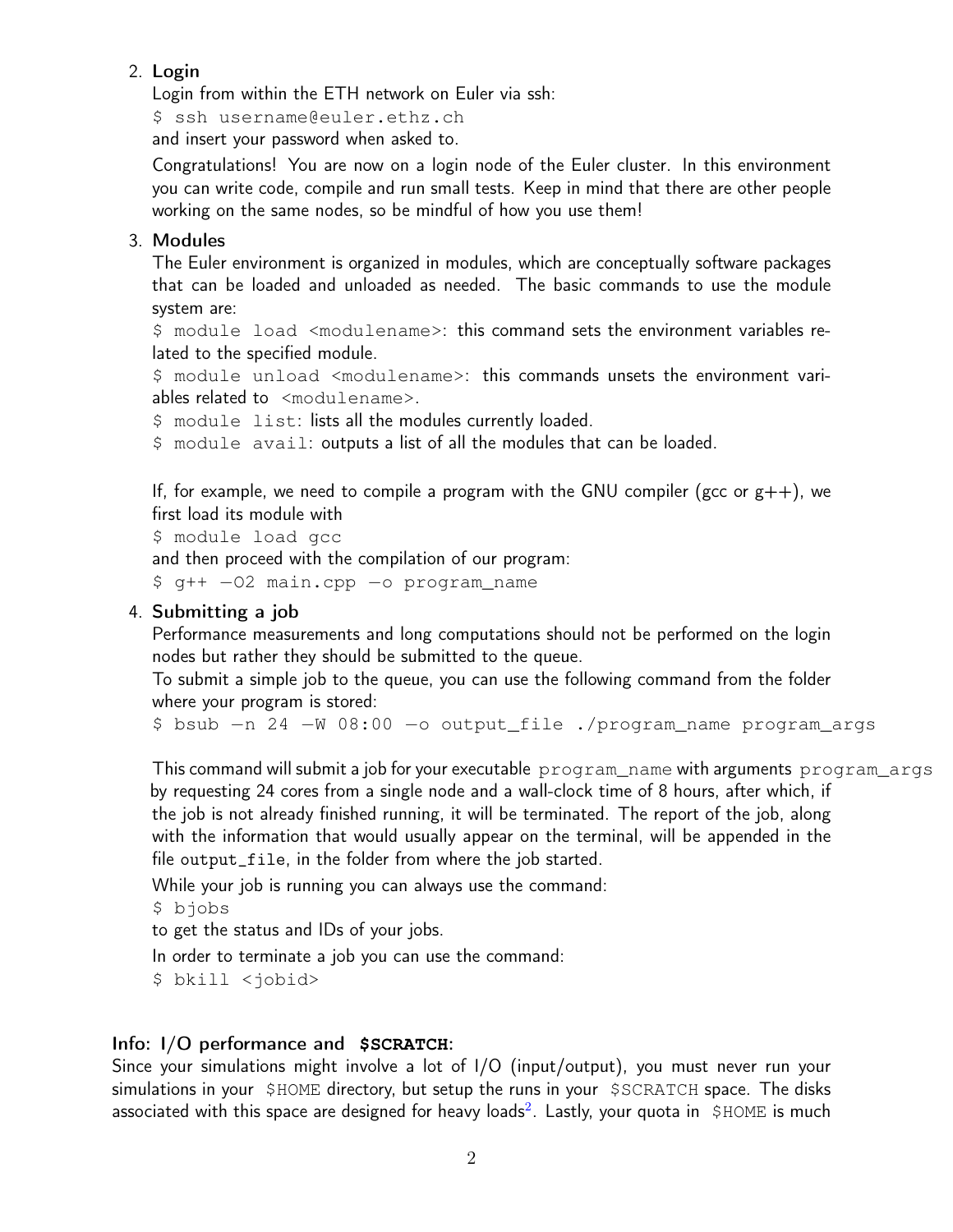smaller compared to \$SCRATCH. However, please note that the memory in \$SCRATCH is temporary and any files older than 15 days are deleted automatically (see \$SCRATCH /\_\_USAGE\_RULES\_\_). Follow the links below for more information on the Euler cluster. Use the following command to change to your scratch directory:

#### \$ cd \$SCRATCH

Additional information on the Euler cluster, its instruments and on how to use it can be found at:

- <https://scicomp.ethz.ch/wiki/Euler>
- [https://scicomp.ethz.ch/wiki/User\\_documentation](https://scicomp.ethz.ch/wiki/User_documentation)

### Question 3: Operational Intensity

The purpose of a compute architecture is to perform a certain operation on data. This requires a mechanism to send data along the memory hierarchy $^3$  $^3$  to the execution units such that they can perform the operation(s).

The operational intensity is a measure that relates the amount of work  $W$  (operations) to the number of bytes  $Q$  (data) that need to be transferred and is defined as

$$
I = \frac{W}{Q} \quad \text{[ops/byte]}.
$$
 (1)

The operational intensity  $I$  is used to characterize a code and reveals information about the expected utilization of the architecture's execution units and memory bandwidth.

In practice, operations are defined by floating point operations (FLOP) and memory transfer is defined by access from DRAM to the closest processor cache.

Hint: Remember that double precision numbers are typically stored in 8 bytes.

#### Your tasks

- a) Determine the asymptotic bounds on the operational intensity  $I(n)$  for the following matrix/vector operations, where  $n$  is the dimension of the vector. State your assumptions.
	- 1. DAXPY:  $y = \alpha x + y \quad \alpha \in \mathbb{R}; x, y \in \mathbb{R}^n$
	- 2. SGEMV:  $y = Ax + y \quad x, y \in \mathbb{R}^n; A \in \mathbb{R}^{n \times n}$
	- 3. DGEMM:  $C = AB + C$   $A, B, C \in \mathbb{R}^{n \times n}$ Hint: Assume that  $A$ ,  $B$  and  $C$  fit into the cache at the same time.
- b) Consider the 1D diffusion equation in a periodic domain with length  $L$

<span id="page-2-0"></span>
$$
u_t(x,t) = \alpha u_{xx}(x,t),\tag{2}
$$

$$
u_0(x) = u(x,0) = \sin\left(\frac{2\pi}{L}x\right),\tag{3}
$$

<sup>2</sup>However, \$SCRATCH is not designed for frequent storing. If you are logging temporary results into a file, open the file once at the beginning, and do not flush e.g. more than one per second (or per minute). Related to it, note that  $std::end1$  not only prints the newline character  $'\n\cdot$ , but also flushes the stream.

<sup>3</sup>[https://en.wikipedia.org/wiki/Memory\\_hierarchy](https://en.wikipedia.org/wiki/Memory_hierarchy)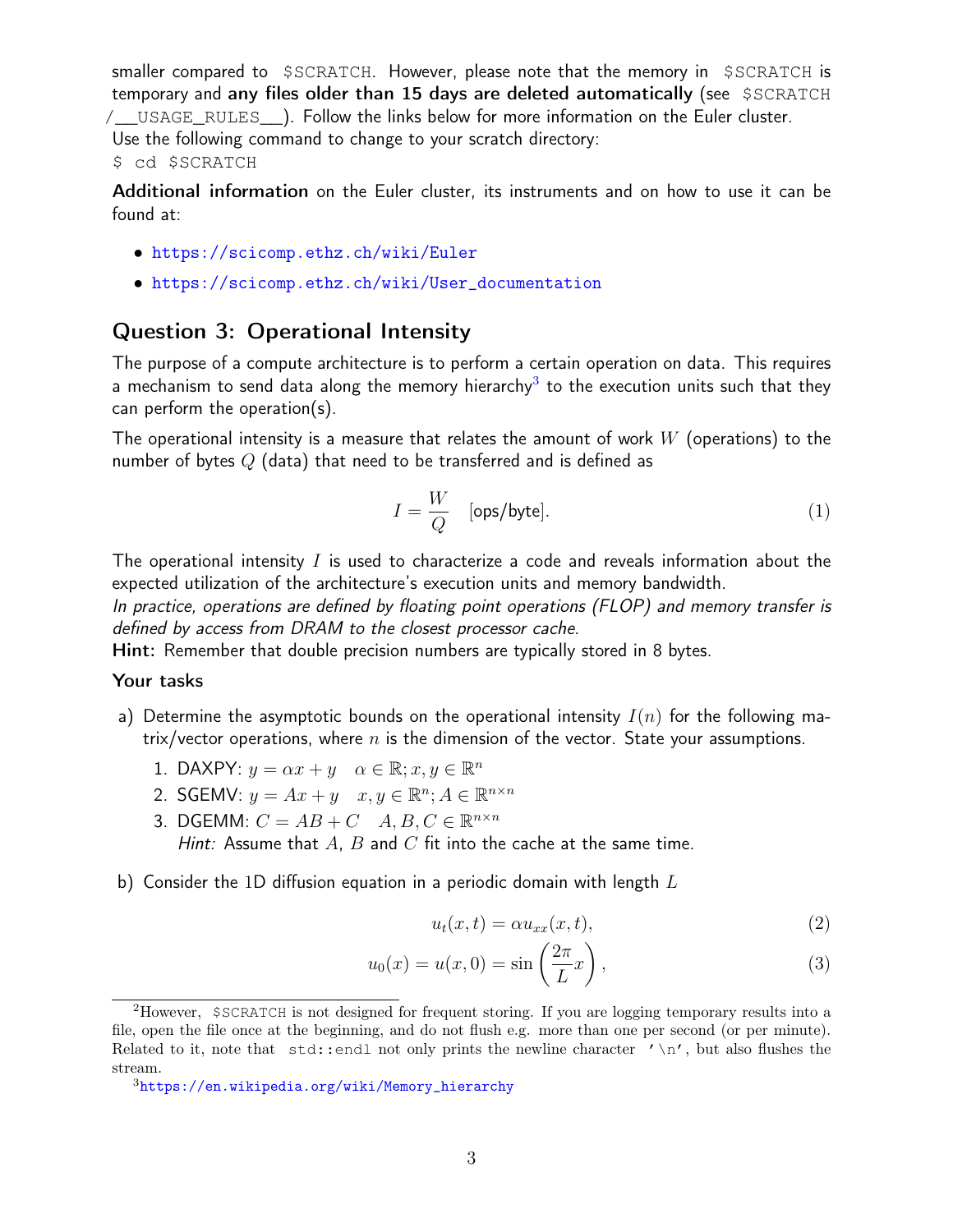where  $0 \leq x < L$ ,  $t > 0$  and  $\alpha > 0$  is the diffusion coefficient. You are asked to solve this problem numerically by using a second order centered finite difference scheme and the explicit Euler method to advance in time. The domain is discretized with  $N$  uniformly spaced grid points. Discretization of Equation [\(2\)](#page-2-0) leads to

<span id="page-3-0"></span>
$$
u_i^{n+1} = u_i^n + \frac{\Delta t \alpha}{\Delta x^2} \left( u_{i-1}^n - 2u_i^n + u_{i+1}^n \right), \tag{4}
$$

where  $u_i^n \approx u(x_i,t^n)$  is the approximate solution with  $t^{n+1} = t^n + \Delta t$  and  $x_i = i\Delta x$ . The constant time step size and uniform grid spacing are denoted by  $\Delta t$  and  $\Delta x$ , respectively. Determine the operational intensity  $I(N)$  for the scheme given in Equation [\(4\)](#page-3-0). Can you identify a possible hardware bottleneck for this scheme? State your assumptions.

### Question 4: Roofline Model

The roofline model<sup>[4](#page-0-0)</sup> is a simple visual tool that can be used to understand performance on a hardware architecture. It relates the nominal peak performance  $\pi$  and the nominal peak bandwidth  $\beta$  of a given hardware and introduces the concept of operational intensity, studied in the previous question.

Understanding the characteristics of the platform on which performance tests are executed is of fundamental importance since it gives a context in which to read performance results. The primary objective of this exercise is to learn how to characterize computing hardware performance.

#### Peak Performance and System Memory Bandwidth

The number of executed floating point operations (FLOP) is a measure used to characterize the costs of scientific software, e.g. computational fluid dynamics codes, structural mechanics, computational chemistry and computational biology packages.

The peak floating point performance, hereafter simply called peak performance, is a measure of the quantity of FLOP that a machine can execute in a given amount of time. Typically, the peak floating point performance  $\pi$  in FLOP/s can be computed as in the following:

$$
\pi [FLOP/s] = f [HZ = cycle/s] \times c [FLOP/cycle/lane] \times v [lanes] \times n [-],
$$
 (5)

where f is the core frequency in CPU cycles per second (given in Hz), c the number of FLOP executed in each cycle,  $v$  the SIMD width (in number of elements that fit into the register size, also called SIMD *lanes*) and  $n$  the number of cores.

The exact values for the above features can be found at the hardware specifications or given by the system administrators. For example, for the Euler cluster we can find the specifications of the Intel Xeon E5-2680v3 here: <https://ark.intel.com/products/81908/>. Additional information is provided at the Euler wiki: <https://scicomp.ethz.ch/wiki/Euler>.

Typical floating point performance values are reported in GFLOP/s or TFLOP/s. Floating point performance is also used to assess the performance of a given algorithm implementation (<http://en.wikipedia.org/wiki/FLOPS>).

The bandwidth of the system memory is a measure of the speed of data movement from the system to caches and vice-versa. As the problems considered herein fit on a single node, we are mostly interested in quantifying the DRAM bandwidth.

<sup>4</sup>Williams et al, 2009: <https://dl.acm.org/citation.cfm?id=1498785>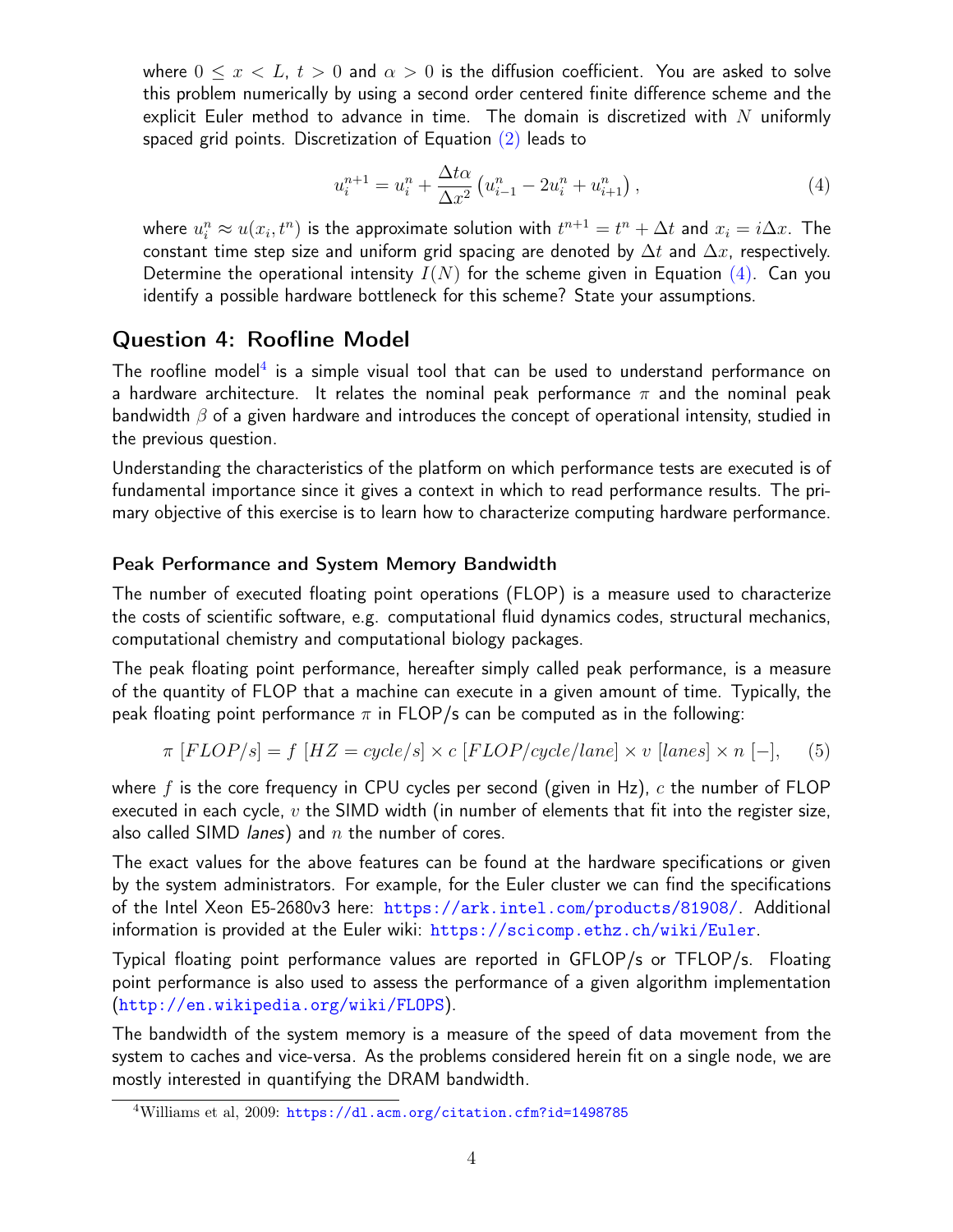Given the specifications of the DRAM memory, the theoretical memory bandwidth  $\beta$  in B/s can be computed as follows:

$$
\beta [B/s] = f_{DDR} [Hz = cycle/s] \times c [channel] \times w [bit/channel/cycle] \times 0.125 [B/bit], (6)
$$

where  $f_{DDR}$  is the DDR clock rate, c the number of memory channels and w the bits moved through a channel per cycle (typically 64 bits). Typical bandwidths are reported in MB/s, GB/s or TB/s ([http://en.wikipedia.org/wiki/Memory\\_bandwidth](http://en.wikipedia.org/wiki/Memory_bandwidth)).

Memories based on the DDR (Double Data Rate) technology, such as DDR-SDRAM, DDR2- SDRAM, and DDR3-SDRAM<sup>[5](#page-0-0)</sup>, transfer two units of data per clock cycle. As a result, they achieve double the transfer rate compared to traditional memory technologies (such as the original SDRAM) running at the same clock rate. Because of that, DDR-based memories are usually labeled with double their real clock rate. For example, DDR3-1866 memories actually work at 933 MHz transferring two units of data per clock cycle, and thus are labeled as being a "1866 MHz" device, even though the clock signal does not really work at 1.866 GHz.

Technological advances in the past dictate that the rate  $\pi$  at which operations can be executed doubles roughly every 18 months (Moore's Law), while the rate  $\beta$  at which data can be transported doubles roughly every 36 months.

#### Your task

- a) According to the wiki of the Euler cluster, each of the two sockets on a node hosts an Intel Xeon E5-2680v3 12-core Haswell CPU capable of delivering 480 GFLOP/s each. In addition, the theoretical memory bandwidth for each of the two sockets can reach 68.3 GB/s. Try to justify the above numbers.
- b) 1. What is the value of the operational intensity  $I_b$  for which the hardware is operated in balance, i. e. both the CPU and the memory bandwidth are optimally utilised? What is the value in numbers for a full node on Euler?
	- 2. Give an expression for the maximum performance  $P_{peak}(I)(in FLOP/s)$  a piece of software with operational intensity  $I$  can reach. This expression should be a function of  $I$  that depends only on properties of the hardware.
	- 3. The operational intensity  $I$  allows to classify codes into two groups: *memory bound* codes and compute bound codes. The classification depends on the used hardware! How can one determine from the roofline plot if a code is memory or compute bound? What implications does this have on the optimizations we will choose?
- <span id="page-4-0"></span>c) Draw the roofline for a full NUMA node of Euler.
- d) Write a small  $C/C++$  code that implements Equation  $(4)$ . Choose a suitable number of grid points  $N$ , where  $L=1000$  and  $\alpha=10^{-4}.$  For stability reasons, you must choose your time step such that

$$
\Delta t < \frac{\Delta x^2}{2\alpha}.\tag{7}
$$

Benchmark the diffusion kernel on one Euler node. Measure multiple kernel executions (each is on full iteration over the grid) to obtain an average time for your measurement. Use the

<sup>5</sup>[http://en.wikipedia.org/wiki/DDR3\\_SDRAM](http://en.wikipedia.org/wiki/DDR3_SDRAM)